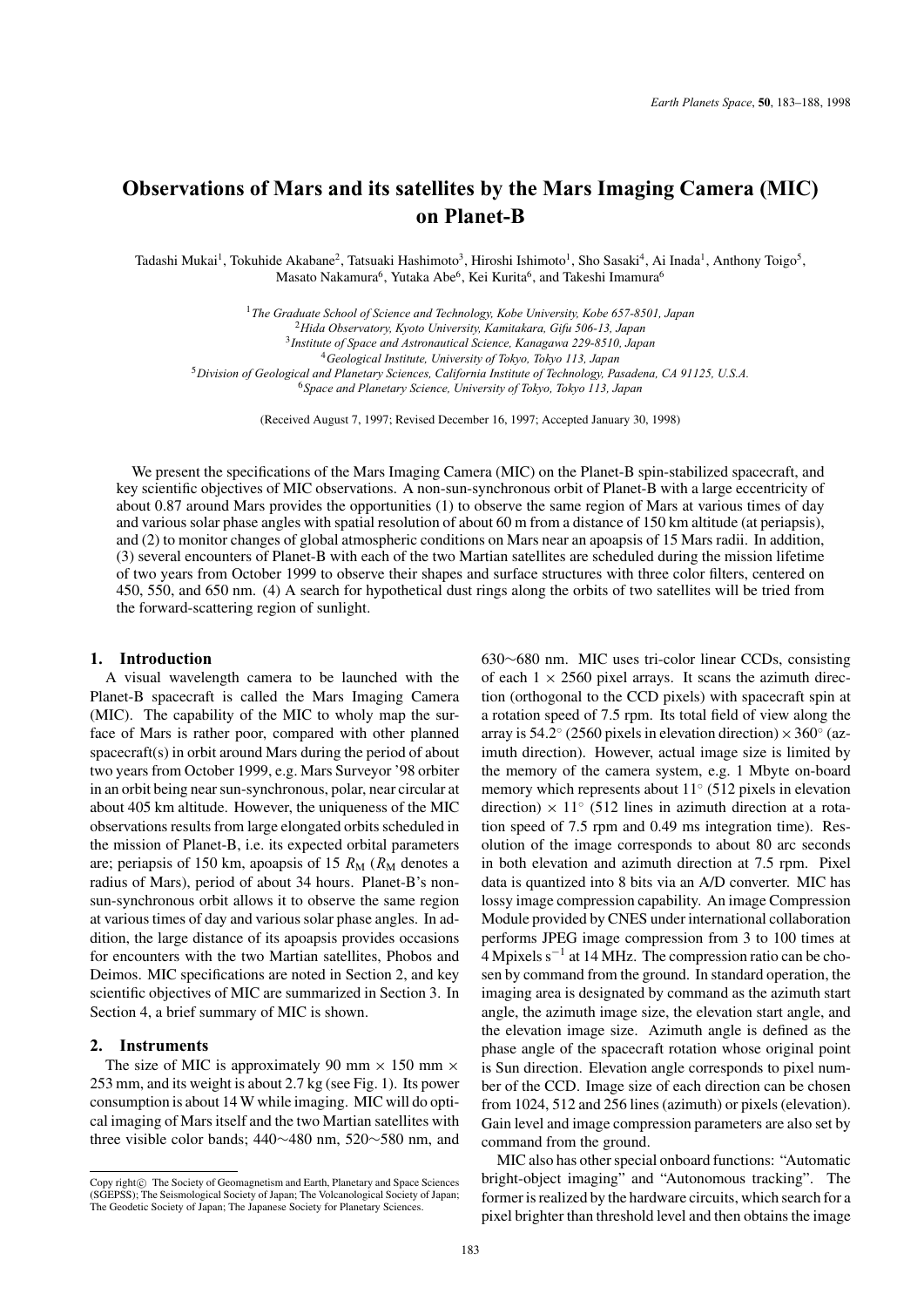

Fig. 1. The Mars Imaging Camera (MIC). Its size is approximately  $90$  mm  $\times$  150 mm  $\times$  253 mm.

of neighboring area. Its purpose is for easy operation of Mars global imaging from apoapsis. The latter is realized by the onboard software, which finds the direction of the center of the object, calculates the orbital motion of it, and estimates the direction of it at the next exposure timing. This function is prepared for fly-by imaging of Phobos and Deimos.

## **3. Science Objectives**

Since Planet-B takes a very elliptic retrograde orbit, MIC can take global images of Mars. It can monitor changes of global atmospheric conditions on Mars: e.g., dust storm growth, change of atmospheric opacity due to dust and thin hazy clouds, change of cloud features, growth and retreat of polar caps, development and thickness of polar hood. In addition, the planned orbits will make close encounters of Planet-B with Phobos and Deimos several times during the mission lifetime, and consequently, MIC can observe the shapes and the surface structures of two satellites in detail.

When Planet-B is close to Mars near its periapsis, MIC can observe the planetary limb in spatial resolution as high as 2 km, enough for investigating the vertical atmospheric structure. In the following discussion, the main scientific objectives will be discussed based on three broad categories: geology, meteorology, and Martian satellites.

## **3.1 Geologic objectives**

Because spatial resolution and data acquisition are limited for MIC, detailed surface mapping cannot be done by MIC as noted above. In some locations, spatial resolution of MIC may exceed that of Viking, i.e. resolution of the image of MIC, as noted above about 80 arc seconds, yields the spatial resolution of about 60 m/pixel from a distance of 150 km altitude (at periapsis of Planet-B). But Mars Global Surveyor will perform detailed morphology mapping prior to Planet-B. However, MIC has many opportunities to obtain images at low solar angle illumination where small undulations are emphasized by longer shadow zones. Moreover, using spacecraft spin, MIC can obtain images in oblique view although it is not equipped with a gimbal mechanism. This may allow MIC to take oblique and sometimes stereographic surface images around periapsis.

The following are examples of the proposed observation plan: characterization of rampart craters and terrain softening as a key for underground water distribution, volcanic and hydrothermal study on Arsia Mons (121◦W, 9◦S), stereographic pictures of canyon systems, and relation between aeolean morphology and present wind system.

Figure 2 shows MIC surface resolution, plotted from a compilation of many expected orbits of Planet-B. Planet-B's orbital period is about 34 hours, and subsequently the longitude on Mars during periapsis shifts about 150◦ with each successive orbit. Since uncertainties that affect the orbital elements of Planet-B exist around Mars, we have to note that this map is a very preliminary one.

As shown in Fig. 2, Arsia Mons is the only polygenetic volcano in middle-low latitude of southern hemisphere which will be available in the high resolution images of MIC ( $\leq$ 100 m/pixel). Mapping of magnetic fields, by using MGF on Planet-B, associated with the imaging of lava flows around Arsia Mons by MIC will show tectonic features originated by volcanic activity, and clarify their evolution.

### **3.2 Meteorologic objectives**

In this section we express unsolved problems which are important to investigate Martian atmospheric phenomena. In mid-spring to mid-summer in the northern hemisphere of Mars, the equatorial region is surrounded by a cloud belt extending from 10◦S to 30◦N latitudes (Clancy *et al.*, 1996). In the Tharsis area (125◦–101◦W, 12◦S–16◦N), being a part of the equatorial cloud belt, many bright clouds appear. They are classified into morning, afternoon, and evening clouds. Since high volcano tops are not covered with those clouds, it is estimated that the cloud height is lower than 20 km. The morning clouds disappear near noon, and simultaneously the afternoon clouds appear. They have a tendency to grow on the huge volcanoes. The afternoon clouds stand out until about Martian local time of 15:00, and get mixed with evening clouds. However, detailed characteristics of these clouds are not yet known. There is a possibility that morning clouds could be derived from moisture trapped in the surface regolith. Monitoring those and other regions at twilight, MIC may clarify the occurrence and nature of the phenomena.

Martian clouds are bright and conspicuous in blue. However surface features are rarely obscured by the clouds in red. This fact suggests that the optical thickness of the clouds is not large. In order to estimate the opacity of clouds precisely, we need the knowledge of the scattering phase function of the clouds, the ground albedo and the scattering phase function of the ground. Clancy and Lee (1991) derived from the Viking data the scattering phase functions of Martian cloud and ground. However the accuracy of their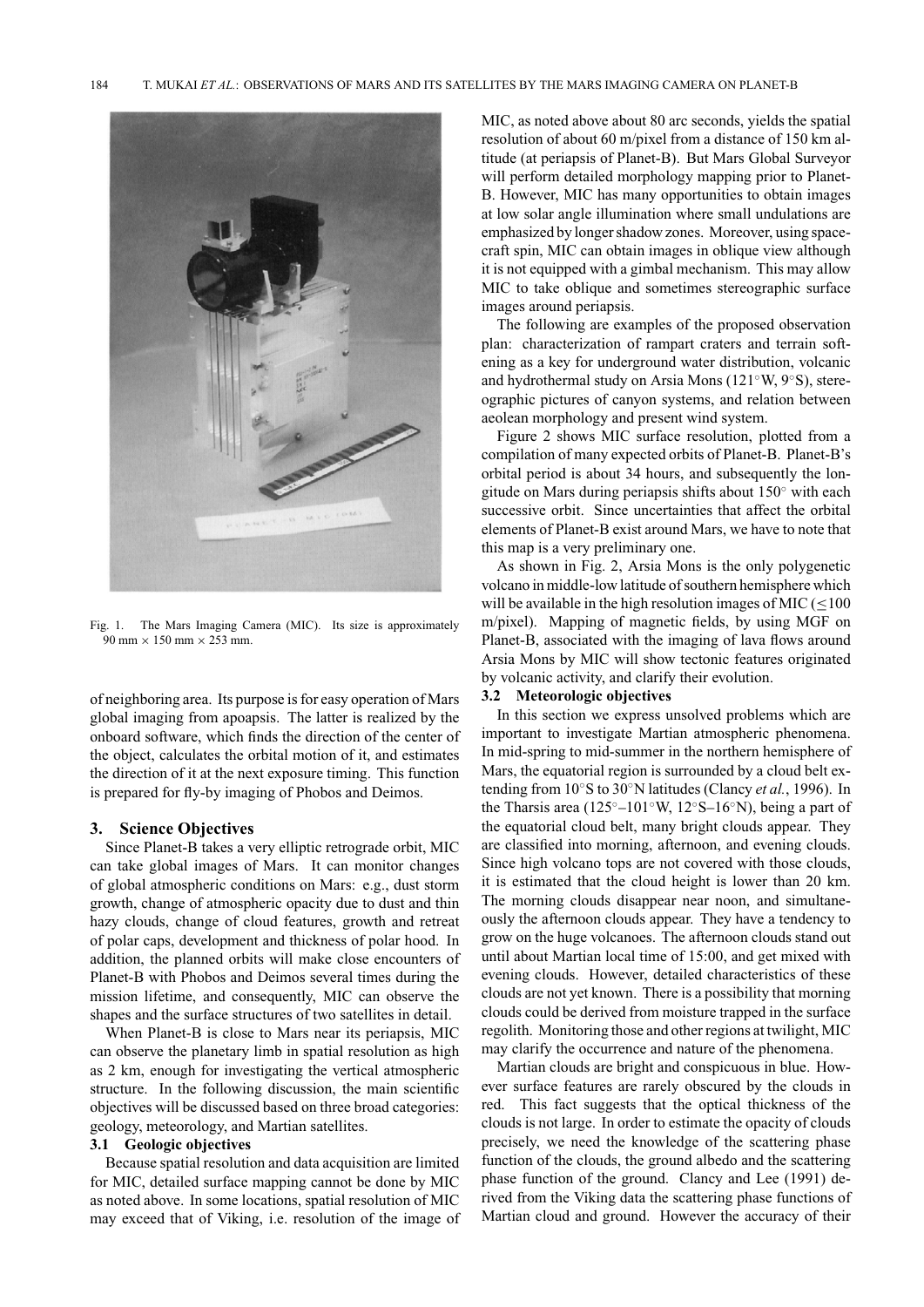

Fig. 2(a). MIC surface resolution, observed during two hours before sunset, during the mission lifetime. *Ls* denotes the areocentric longitude of the Sun. Note that large uncertainties of orbital elements in the later phase of the mission lifetime are expected.

phase functions is restricted to 50 $\degree$  through 150 $\degree$  in phase angles. The reflectance of Martian ground is often approximated by Minnaert formula in which Minnaert exponent *k* is a key parameter (Thorpe, 1977). The value of *k* is empirically determined as a function of a wavelength and phase angle. Telescopic observations show that *k* is about 0.7 in red and 0.5 in blue around opposition. Revised analysis of Phobos/KRFM data has provided the value of  $k = 0.65$  or 0.75 at 550 nm wavelength (Wuttke *et al.*, 1997). At large phase angles, the apparent Martian disk, seen from the Earth, is too small to determine *k* precisely. However the images of MIC observations obtained at various phase angles will become a powerful tool to study the surface roughness of the Martian ground, and subsequently to estimate the Minnaert exponent *k*.

Martian cloud features taken by Mariner 9 and Viking Orbiters are classified and their global distribution is described by French *et al.* (1981), followed by the study considering their seasonal distribution by Kahn (1984). There are lee wave clouds (with an obstacle), wave clouds (with no obstacle), plumes (elongated clouds with sharp edges), streak clouds (elongated clouds without sharp edges), cloud streets (which have two-dimensional periodicity), localized fogs, and hazes. These clouds are basically condensed water ice, but dust as well as ice is responsible for some features, e.g. plumes, streak clouds, fogs, and hazes.

Changes of lee wave clouds which are associated with high mountains and crater rims are one of the most interesting targets for MIC. Using oblique (and sometimes stereographic) views by MIC, we can obtain information on the height and vertical structure of clouds. Lee wave clouds give information on atmospheric gravity waves caused by surface morphology. These gravity waves are transferred upward to the upper atmosphere. Resulting momentum transport may affect the global upper atmosphere circulation. Using observed data of the upper atmosphere by other instruments (e.g., UVS, radio science, NMS) of Planet-B, we can investigate interaction between the lower and upper atmospheres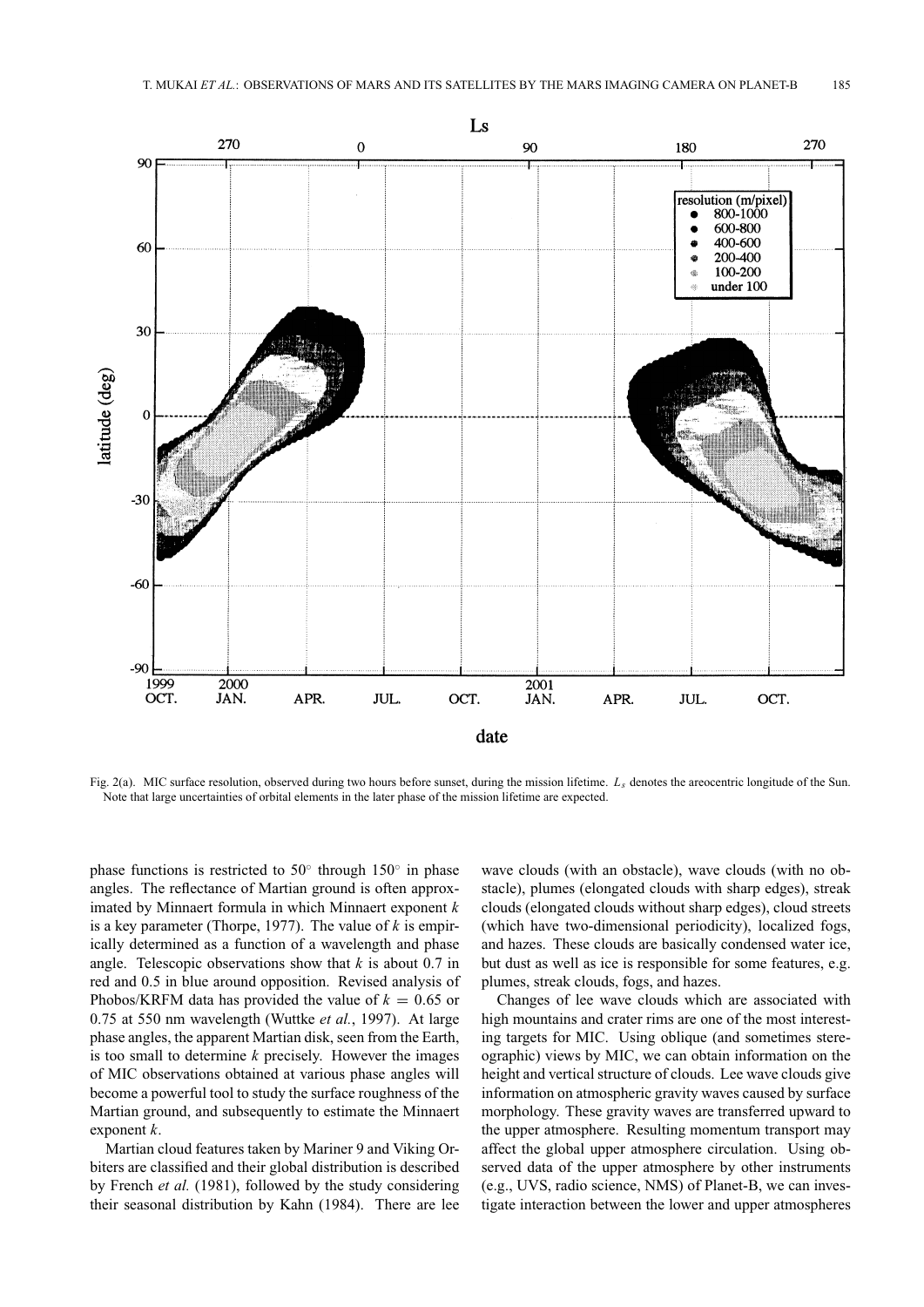

Fig. 2(b). The same as Fig. 2(a), but that, observed during two hours after sunrise.

of Mars.

According to Viking Orbiter observation, there is a continuous dust haze at 10∼30 km altitude even during no dust storm periods (Jaquin *et al.*, 1986). The optical depth of this haze is 0.1∼0.2. From wave structure of the haze in limb imaging, we may directly obtain information for wavelength and amplitude of atmospheric gravity waves. Moreover, vertical structure of the haze would give information for meridional circulation as well as turbulence intensity. There is also a thinner detached haze at higher altitude (30∼90 km). Since the detached haze is condensed water ice, the water vapor mixing ratio in the atmosphere can be obtained from its bottom height. To investigate the vertical and horizontal structure of the atmospheric hazes, MIC should observe the scattering of solar light at the limb. When Planet-B is close to Mars, MIC can observe the planetary limb in spatial resolution as high as 2 km, enough for investigating the vertical structure of Martian atmosphere with atmospheric scale height of 10.8 km.

The most interesting phenomenon in the Martian atmo-

sphere is the global dust storms. In the past, they appeared in the southern mid latitudes: Noachis (1956, 1971) and Solis Lacus (1973, 1977). It is believed that dust is supplied from the original source in a growing stage. However observations from the ground in the 1973 dust storm showed that some areas in the mid latitudes such as Phaethontis and Hellas turned bright in red as the dust cloud moved west (Akabane *et al.*, 1992). It suggests that local or secondary dust storms were induced and they contributed dust to the global cloud. It is one of key scientific objectives of MIC to follow dust storms from their birth to death.

The polar regions in winter have not yet been observed fully from the ground, because the subsolar and subearth points lie far away from the equator in the summer hemisphere. Only the behavior of the north polar hood in autumn have been investigated with the telescopic observations (Akabane *et al.*, 1995). It is reported from the ground-based observations that the bright polar cap appears suddenly in late winter or early spring, until that time we cannot distinguish the polar cap from the polar hood. The process of growing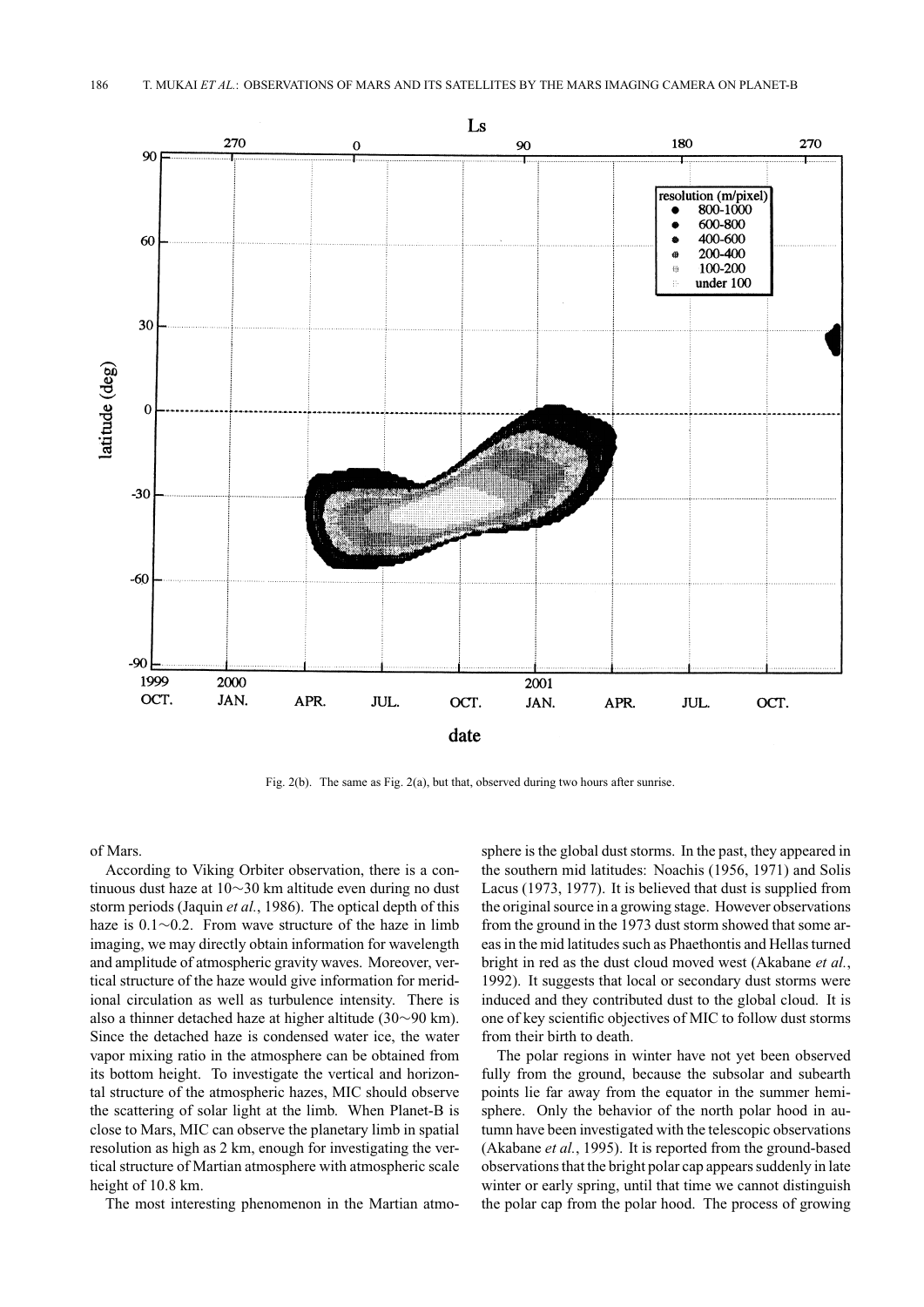of the polar cap has not yet been observed. According to the atmospheric pressure curve obtained by Viking Landers (Hess *et al.*, 1977), the south polar cap may start to grow in late autumn, and the north polar cap may do near winter solstice. MIC will monitor the behavior of the polar hood and polar cap in winter to investigate the polar meteorology.

Mars Global Surveyor (MGS) has a wide angle camera with 140◦ field of view (see, e.g. Malin *et al.*, 1992). It can image surface and atmospheric features at moderate resolution (260 m at nadir and 2 km at limb) and monitor their changes in time. Although nominal mapping phase of MGS will end in January, 2000, it will monitor Mars during later relay operations if the budget permits. Then, we can compare images of Mars monitoring taken by Planet-B with those by MGS, and also with ground-based and HST observations.

# **3.3 Martian satellite objectives**

From the Viking/Phobos images, the following evidence have been found about the groove structure on Phobos surface, i.e., (1) most of the grooves are on the sub-Mars side of Phobos, (2) the grooves appear parallel along the sub-Mars and anti-Mars meridian, and (3) there is a zone with no grooves centered at the trailing apex of Phobos. Furthermore, these grooves seem as if they extend from Stickney, the largest crater on Phobos. The grooves are widest (700 m) and deepest (90 m) close to the crater itself.

Fujiwara (1991) studied the formation of Stickney, and concluded that the groove structure on Phobos can be explain as crater-associated fractures. Another mechanism proposed to produce the grooves is crater chains (see the review by Thomas *et al.*, 1992). Murray *et al.* (1994) reported the existence of depressions in these grooves. Moreover, they explained the above features of  $(1)$ – $(3)$ , assuming the crater chain mechanism associated with the secondary impacts of Martian impact ejecta. To understand the origin of the groove structure on the surface of Phobos, high resolution images of the leading area of Phobos are necessary, where Viking/Phobos could acquire only low resolution images. If the grooves are the fractures of Stickney forming, the same groove structure will exist in the sub-Mars side of Phobos. On the other hand, a lot of intersections of grooves will be seen if they are the crater chains of the secondary impacts of Martian impact ejecta. Furthermore, the crater chain mechanism predicts the existence of the groove structure on Deimos as well as on Phobos, although the number of grooves on Deimos would be less than that on Phobos. MIC observation of Phobos/Deimos during the close encounters will provide important information to solve the question about the origin of grooves.

The existence of Phobos/Deimos dust rings have been predicted theoretically by several authors (e.g., Juhasz and Horanyi, 1995; Hamilton, 1996; Ishimoto, 1996; Krivov and Hamilton, 1997). Many uncertainties still remain in the mechanism of their formation as well as the size/velocity distribution of impact ejecta produced by the interplanetary meteoroids' impacts with these satellites and the validity of self-sustained mechanism for the dust rings. Therefore, there is a large difference up to 6 order of magnitude among the values estimated for the number density of dust particles in the rings. When we apply the largest value of number density, the resulting optical depth of these dust ring becomes about 10−5, which is slightly less than the detection limit of Viking imaging camera (Duxbury and Ocampo, 1988), which could not find any sign of dust ring structure.

MIC is designed to detect the surface of the two Martian satellites as its minimum brightness objects, and furthermore, only one shot with the exposure time of 0.49 ms is available per one rotation of the spacecraft with a speed of 7.5 rpm. As the result, MIC is not favourable to see faint objects such as dust rings. However, a significant signal from the hypothetical dust rings might be expected when MIC is placed in the forward scattering light against the dust rings. Namely, the minimum scattering angle predicted during the mission of Planet-B is about 20◦. This condition is achieved almost at the end of the Planet-B mission (Oct. 2001). The scattered light flux from dust rings in that occasion is estimated about  $5\mu$ J s<sup>-1</sup> str<sup>-1</sup> cm<sup>-2</sup>  $\mu$ <sup>-1</sup>. Since the detection limit of MIC is close to this value, we plan to co-add the intensity of several images for the dust rings to enhance the signals.

It should be noted that the number density of the dust rings and its resulting optical depth presented above are the averaged values of the dust particles escaped from the gravity field of the satellite during a fairly long time. A possibility of the existence of relatively dense fresh dust clouds may exist, especially around Phobos and Deimos.

#### **4. Summary**

MIC observations will be backed up by the ground-based observations via a network of telescopes, organized by Hida Observatory and Nishiharima Astronomical Observatory, throughout Japan. Ground observations will monitor the global conditions on Mars during the mission lifetime. When unexpected events, such as dust storms, are found, urgent messages from the ground-observation network will play a key role in replacing the daily observation plan for MIC immediately.

MIC has some limitations, such as no gimbal mechanism, low rate of data transmission and short available time for MIC during telecommunication. That is, the nominal bit rate is 2 kbps. During the time shared for MIC per one revolution of Planet-B around Mars, about 10 compression images with  $512 \times 512$  pixels can be received at Earth. However, we hope MIC's unique capabilities described above will provide opportunities for new research and new discoveries in Martian sciences.

**Acknowledgments.** We thank Juro Ishida for providing the original figure 1 used in this draft.

#### **References**

- Akabane, T., K. Iwasaki, Y. Saito, and Y. Narumi, Opacities of the 1973 dust storm over the Solis Lacus, Hellas, and Syrtis Major areas of Mars, *Astron. Astrophys.*, **255**, 377–382, 1992.
- Akabane, T., Y. Saito, K. Iwasaki, and L. J. Martin, The north polar hood in early autumn on Mars, *Astron. Astrophys.*, **304**, 595–601, 1995.
- Clancy, R. T. and S. W. Lee, A new look at dust and clouds in the Mars atmosphere—Analysis of emission-phase-function sequences from global Viking IRTM observations, *Icarus*, **93**, 135–158, 1991.
- Clancy, R. T., W. Grossman, M. J. Wolff, P. B. James, D. B. Rudy, Y. N. Billawala, B. J. Sandor, S. W. Lee, and D. O. Muhleman, Water vapor saturation at low altitudes around Mars Aphelion: A key to Mars climate?, *Icarus*, **122**, 36–62, 1996.
- Duxbury, T. C. and A. C. Ocampo, Mars-satellite and ring search from Viking, *Icarus*, **76**, 160–162, 1988.